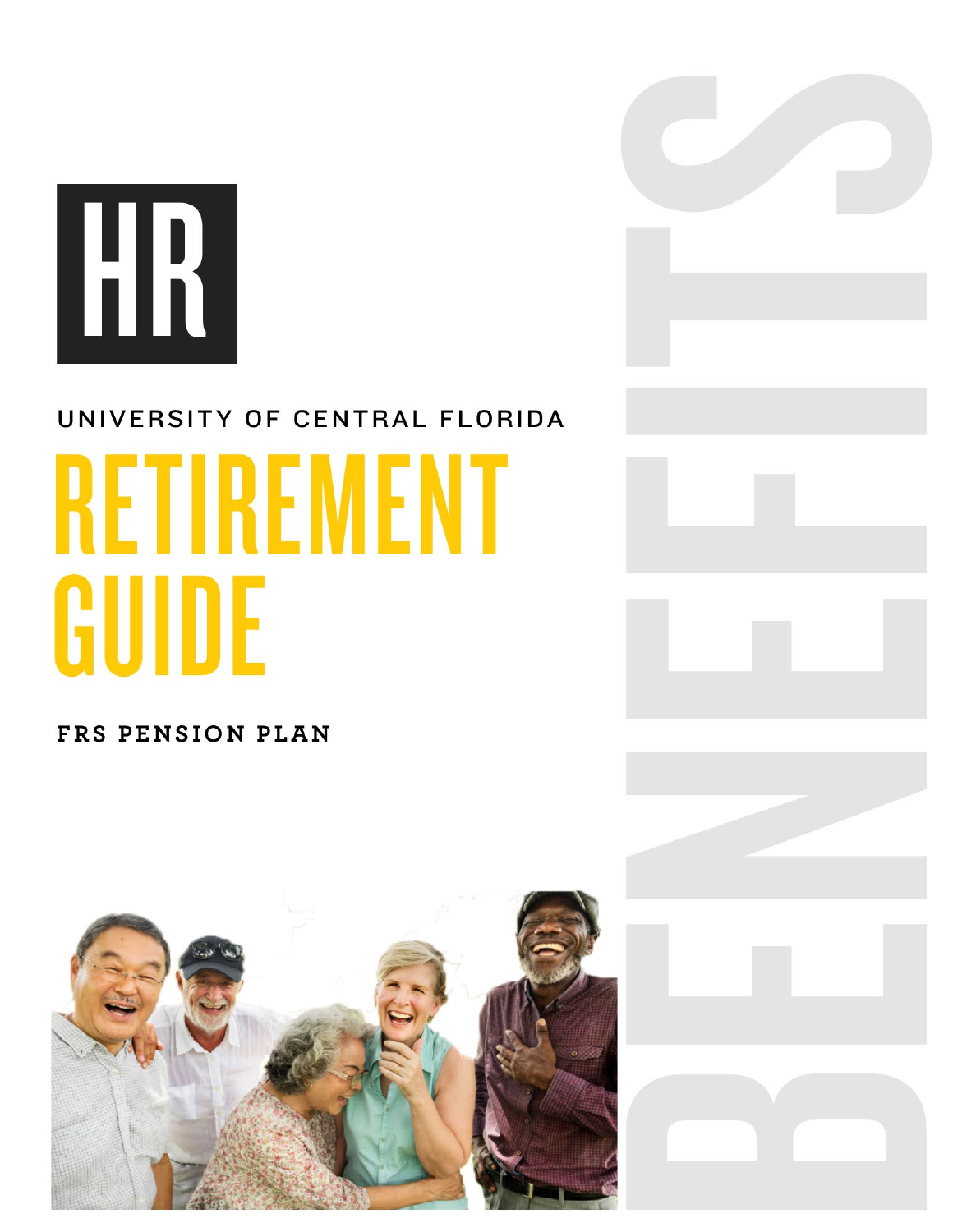#### **RETIRING FROM UCF**

Considering retirement is an important decision. Having the necessary retiree benefits information is a critical part of the decision-making process. This guide is intended to provide you with the relevant information concerning retirement from UCF and will enhance your understanding of the retirement process as well as the benefits offered to retirees.

In addition to reading through this guide, we recommend that you contact the UCF Human Resources Benefits Section at 407.823.2771 or **[Benefits@ucf.edu](mailto:Benefits@ucf.edu)** to schedule a meeting with a member of the Benefits team, who will guide you through the entire retirement process. We will help to make your transition easy and ensure that you retire with peace of mind.

To determine which Benefits team member is assigned to your college/department, reference the Human Resource Point of Contact list here: [https://hr.ucf.edu/files/Points-of-Contact.pdf.](https://hr.ucf.edu/files/Points-of-Contact.pdf)

# CONTACT US

Office of Human Resources | Benefits Section 3280 Progress Drive, Suite 100 Orlando, Florida 32826-2912



#### hr.ucf.edu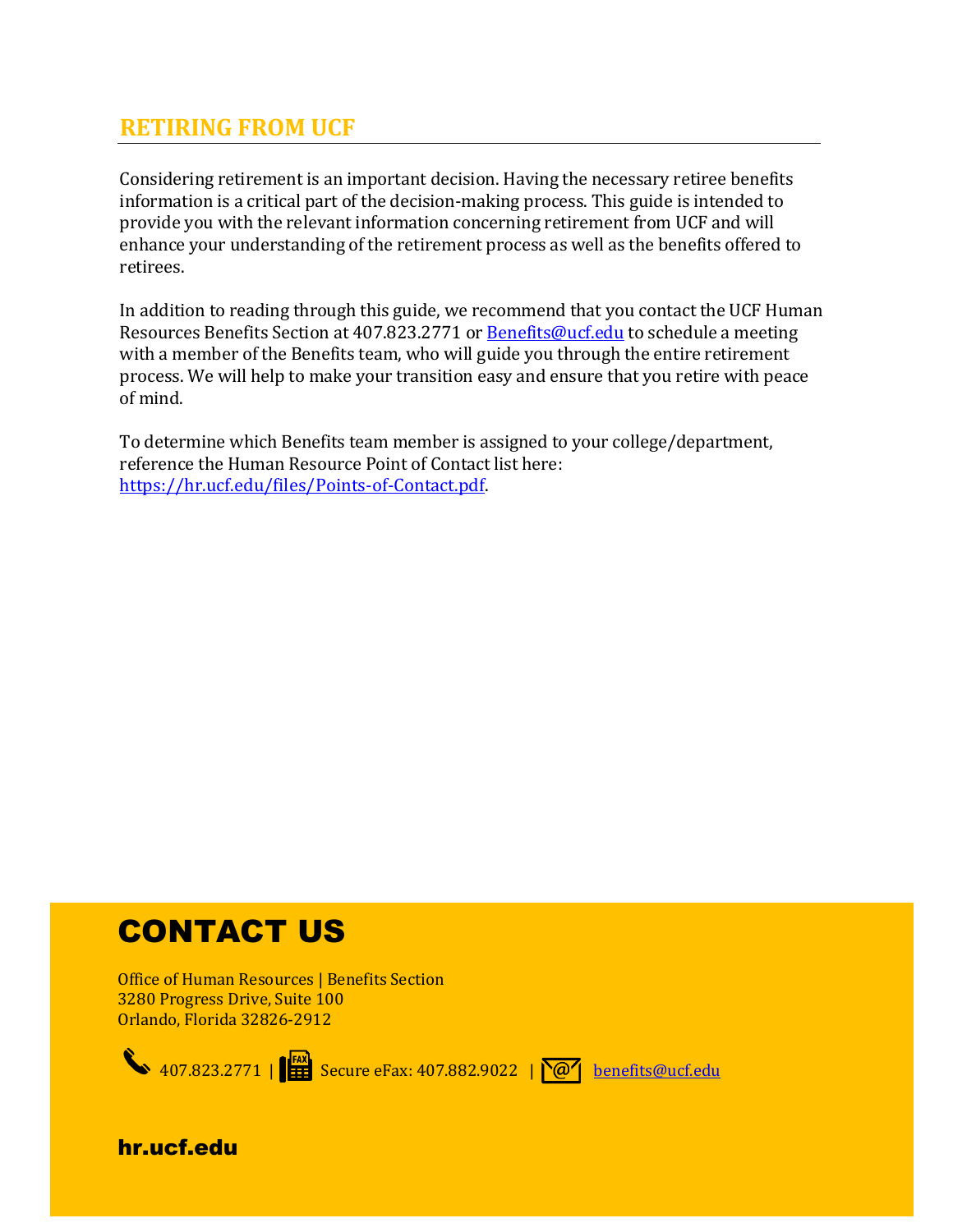# **Table of Contents**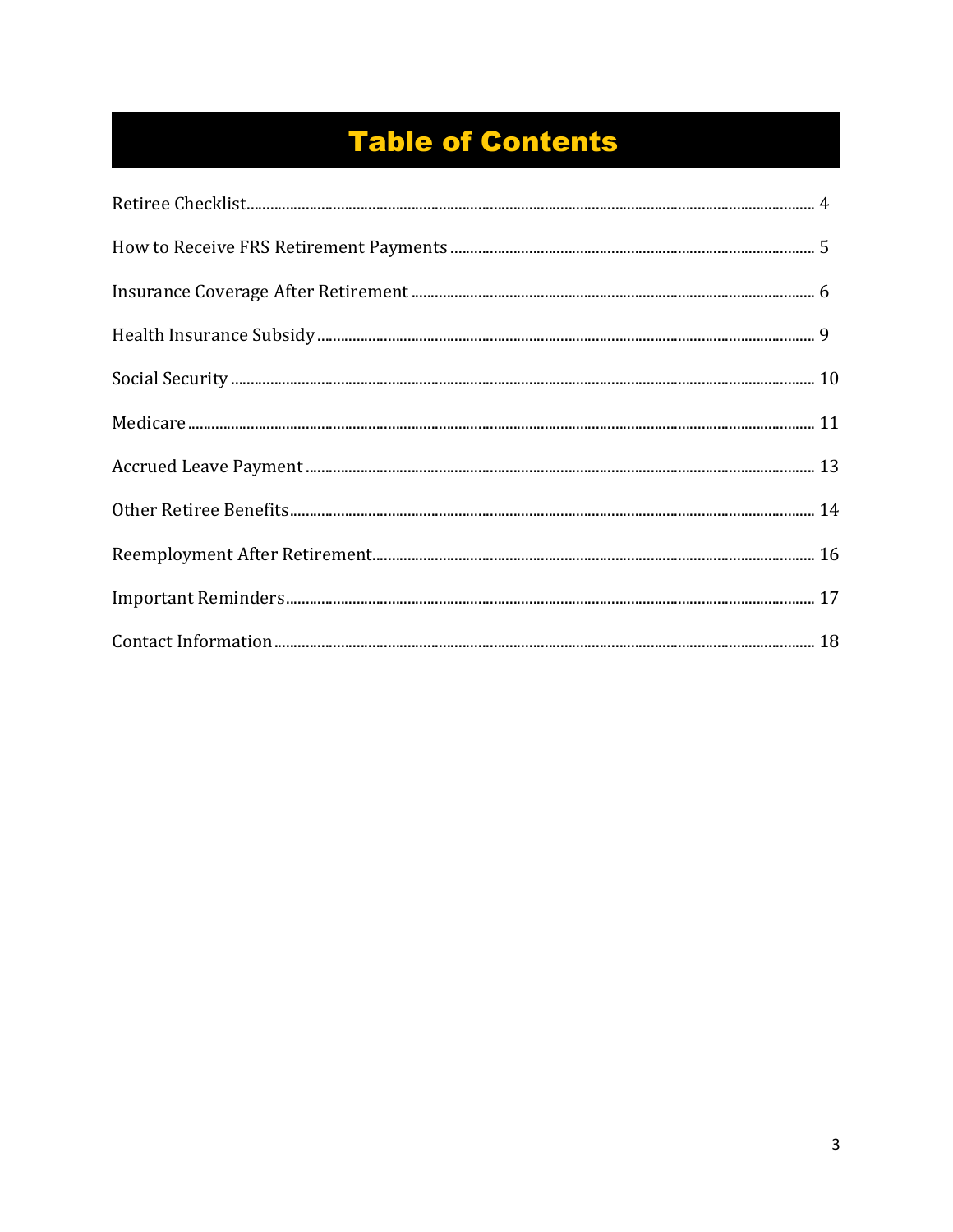# Retiree Checklist

#### **3-6 Months Before Retirement Date**

Make an appointment with the Human Resources Benefits Section *Note: The purpose of this appointment is to discuss your retirement date, estimate monthly benefit, complete all required paperwork, and answer any questions that you may have regarding insurance continuation, retiree benefits, etc.*

#### **Before Retirement Date**

Ensure your home address is up to date in the UCF PeopleSoft system. This will be used to send your last W-2 statement, and possibly other correspondence. Instructions for how to update your address can be found on the Human Resources website here: [https://hr.ucf.edu/current-employees/updating-employee-information/.](https://hr.ucf.edu/current-employees/updating-employee-information/)

#### **After Retirement Date**

 $\Box$ 

 $\Box$ 

Complete Direct Deposit information for your monthly pension check. *\*Refer to Page (5)*

Complete and return Form W-4P for federal income tax to the Division of Retirement. *\*Refer to Page (5)*

Make an election to continue or cancel health and/or life insurance through People First within 60 days after your employment ends. If you do not, you will not be able to enroll at a later time as a retiree.

*\*Refer to Page (7)*

If electing to continue health and/or life insurance, send a personal check, money order, or cashier's check to People First for the first month of coverage. *\*Refer to Page (8)*

Complete and return Health Insurance Subsidy form to the Division of Retirement. *\*Refer to Page (9)*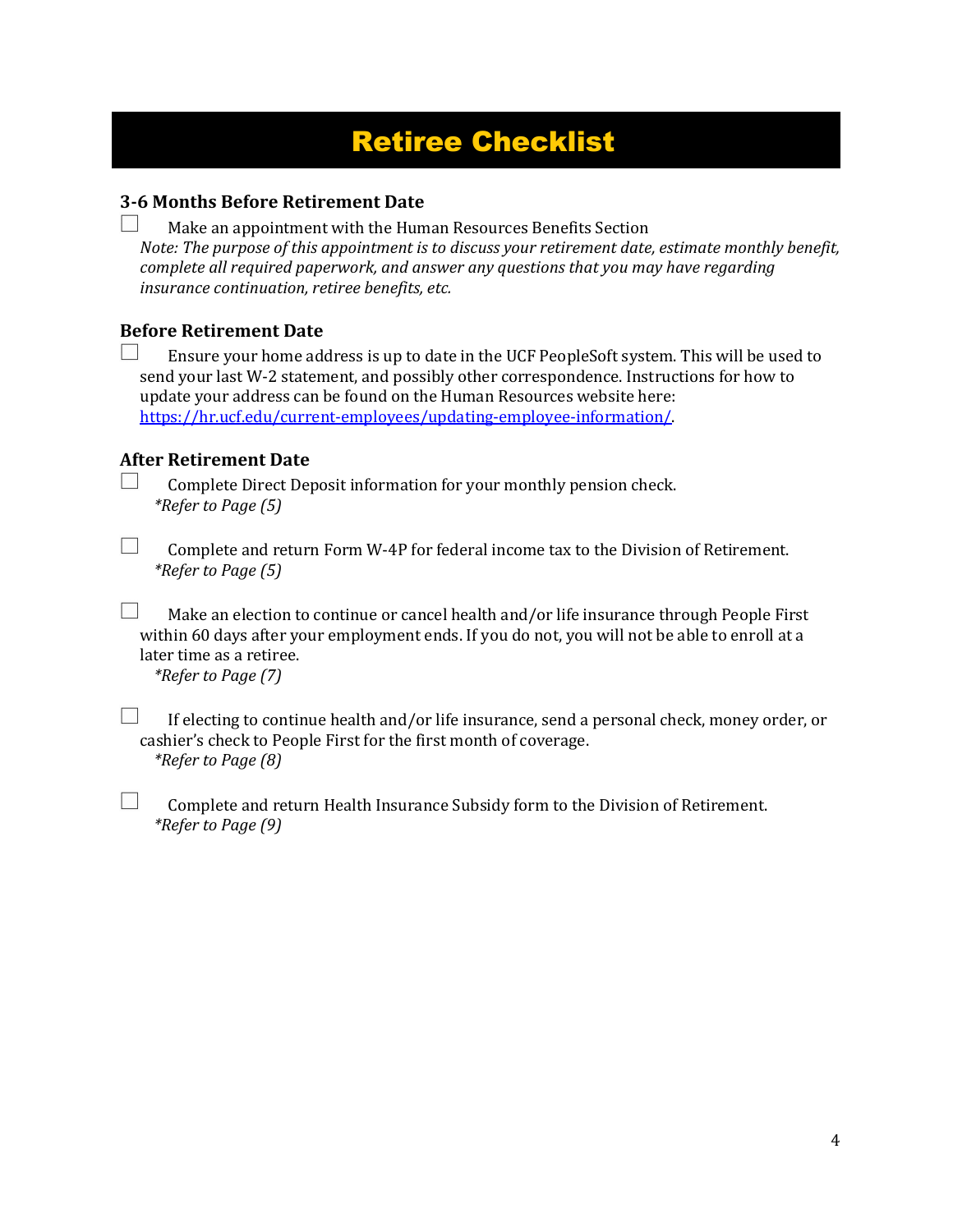# How to Receive FRS Retirement Payments

Florida law requires your benefit payments to be direct deposited to your financial institution. Exceptions may only be made for hardships. There are two ways that you can sign up for direct deposit:

- 1) Log into your secure FRS Online account [\(https://frs.fl.gov/login.aspx\)](https://frs.fl.gov/login.aspx) and click on the "Direct Deposit Authorization" link to enter your bank information and complete your request. Requests submitted through your FRS Online account will be processed within 7- 10 business days.
- 2) A Direct Deposit Authorization (Form DFS-A1-26R) will be included in the Retiree Packet mailed to you by the Division of Retirement after your name is added to the retired payroll. Direct deposit of your retirement benefit begins approximately 4-6 weeks after the Department of Financial Services receives the completed form.

For service years prior to July 1, 2011, you will receive a cost-of-living increase on July 1 of each year. The increase will be included in the benefit payment you receive at the end of July. The increase is based on the June benefit, excluding the health insurance subsidy. Your first cost-ofliving increase will be prorated based on the number of months you have been retired if you have not been retired for a full year.

#### **Having Taxes Withheld from Your Benefit**

Under federal law, the Division of Retirement (DOR) withholds federal income tax from your retirement benefit based on the taxable amount of your benefit. Your withholding deduction is determined in compliance with the Internal Revenue Service (IRS) guidelines until you instruct the DOR to withhold differently by changing your withholding from your FRS Online account or submitting a Withholding Certificate for Pension Payments form (Form W-4P) which can be found here: [https://frs.fl.gov/forms/W-4P.pdf.](https://frs.fl.gov/forms/W-4P.pdf) 

Until you change your tax withholding, the DOR is required to withhold taxes from your monthly retirement benefit payment as if you are married and claiming three allowances.

The DOR will mail you a Form 1099-R in January of each year. Your annual taxable income will be shown in the taxable amount box on your Form 1099-R. This form should be filed with your income tax return.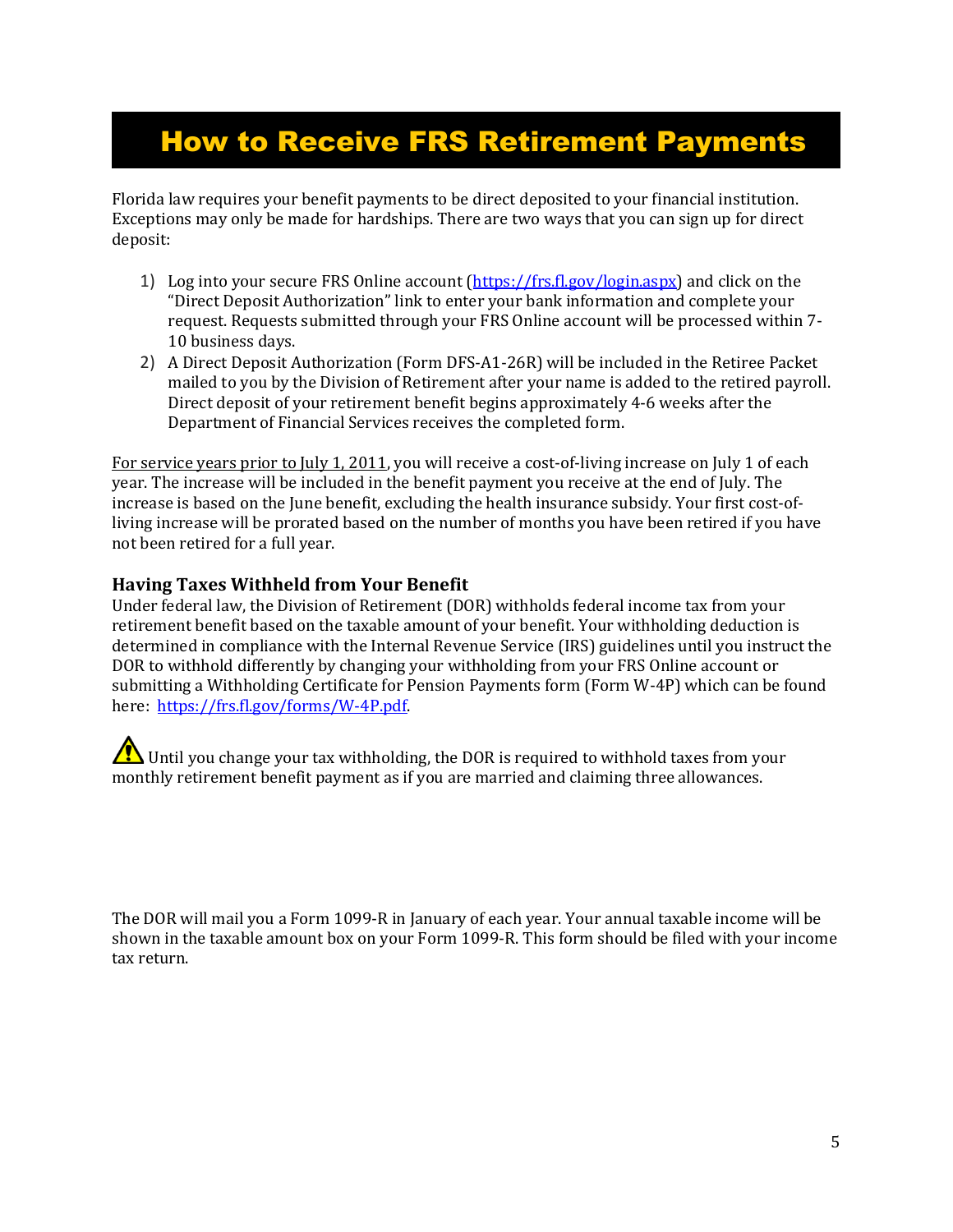# Insurance Coverage after Retirement

As a retiree of the University of Central Florida, you are eligible to continue your state health insurance and basic life insurance benefits. **To be eligible to continue State Group health and life insurance as a retiree, you must be insured at the time of retirement and immediately begin receiving your retirement benefit**.

Summary of options to continue your current coverage:

| <b>Coverage</b>                                                                    | <b>Continuation Options</b>                                                  |  |
|------------------------------------------------------------------------------------|------------------------------------------------------------------------------|--|
| Health Insurance                                                                   | Continue through COBRA for 18 months or elect retiree coverage.              |  |
|                                                                                    |                                                                              |  |
|                                                                                    | Note: A lower cost Medicare advantage health plan may be available to you.   |  |
|                                                                                    | For more information, contact People First or visit the Medicare Advantage   |  |
|                                                                                    | page of the MyBenefits website                                               |  |
|                                                                                    | (https://www.mybenefits.myflorida.com/health/medicare advantage and          |  |
|                                                                                    | prescription drug).                                                          |  |
| <b>Basic Life</b>                                                                  | Retirees have two options for life insurance:                                |  |
| Insurance                                                                          | 1) $$2,500$ coverage = \$5.32/month; or                                      |  |
|                                                                                    | 2) $$10,000 coverage = $21.26/month$                                         |  |
|                                                                                    | The value of the policy will never be reduced based on your age.             |  |
|                                                                                    | Please note that Optional Life Insurance coverage is not available to        |  |
|                                                                                    | retirees.                                                                    |  |
| Dental & Vision                                                                    | Continue through COBRA for 18 months.                                        |  |
| <b>Other</b>                                                                       | If you are enrolled in any of the following supplemental plans, you may be   |  |
| Supplemental                                                                       | eligible to continue your coverage by converting to an individual policy.    |  |
| Plans                                                                              | Contact the insurance company for premium information. You may be            |  |
|                                                                                    | placed on a direct pay plan or you can request the insurance company to      |  |
|                                                                                    | deduct your premiums from your pension check.                                |  |
|                                                                                    | AFLAC Cancer Insurance: (800) 780-3100                                       |  |
|                                                                                    | AFLAC Supplemental Hospital Insurance: (800) 780-3100                        |  |
|                                                                                    | Colonial Accident/Disability Insurance: (800) 325-4368                       |  |
|                                                                                    | New Era Hospital Income: (800) 277-2300                                      |  |
|                                                                                    | Life Insurance/Long Term Care (through Gabor Financial                       |  |
|                                                                                    | Solutions): (800) 330-6115                                                   |  |
|                                                                                    | Note: Long Term Disability coverage will cease at termination.               |  |
| <b>Health Savings</b>                                                              | You can make contributions until enrolled in Medicare, but the State will no |  |
| Account (HSA)                                                                      | longer contribute after you are enrolled in Medicare coverage.               |  |
| <b>Health Care</b>                                                                 | If you are currently participating in a Health Care FSA and wish to continue |  |
| <b>Flexible Spending</b>                                                           | it through the end of the current calendar year, you will need to complete   |  |
| and submit the FSA Options When Employment Ends form (found here:<br>Account (FSA) |                                                                              |  |
|                                                                                    | https://www.mybenefits.myflorida.com/content/download/113221/627             |  |
|                                                                                    | 961/2015 MRAOptionsWhenEmploymentEnds EY.pdf).                               |  |
|                                                                                    | Note: UCF does not permit employees to have FSA balance paid from leave      |  |
|                                                                                    | accrual payout as indicated by one of the options on the form.               |  |
| Dependent Care                                                                     | Ends with your last employee payroll deduction, but you can file claims      |  |
| <b>Flexible Spending</b>                                                           | that were incurred before your termination date.                             |  |
| Account (FSA)                                                                      |                                                                              |  |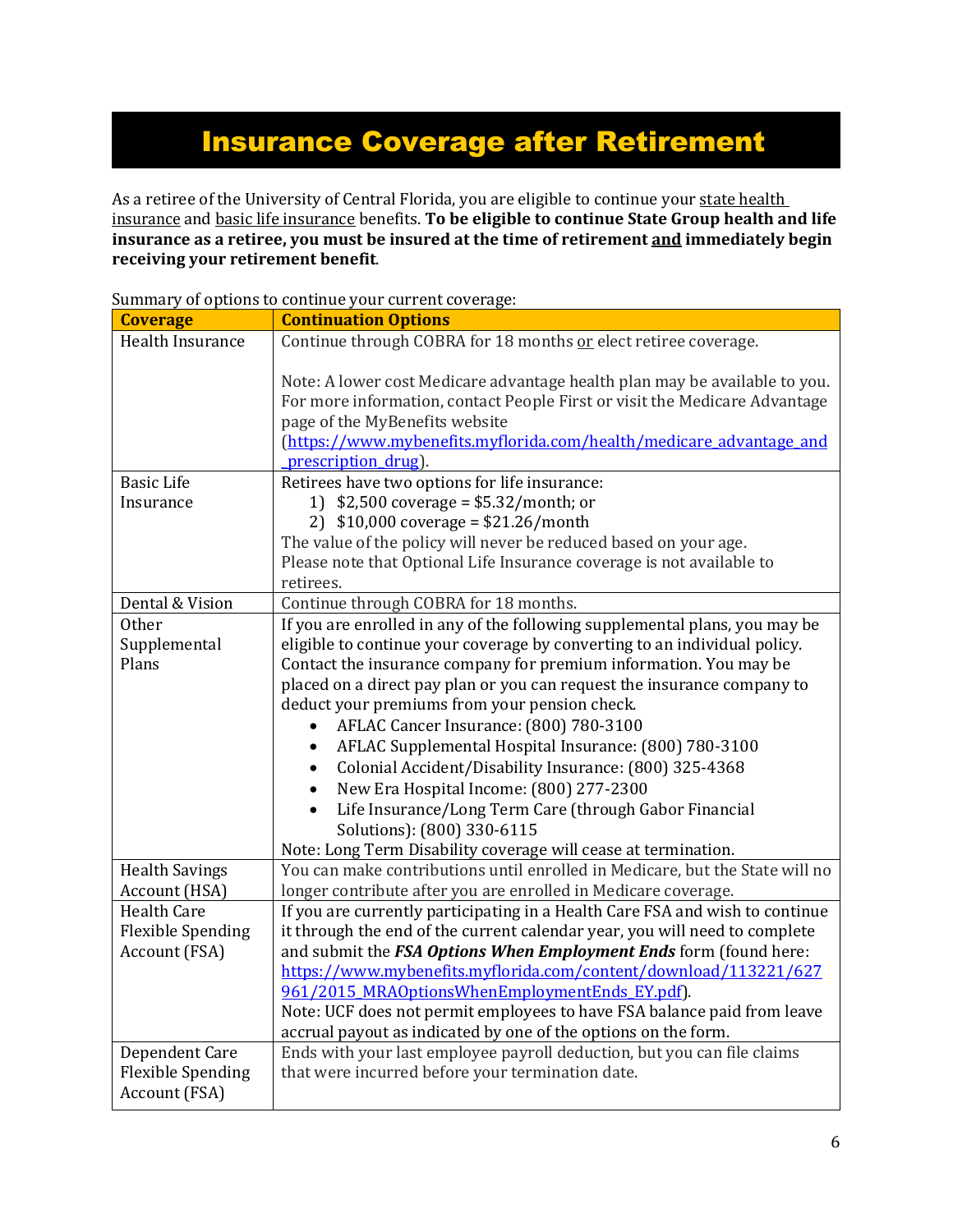#### **Information You Should Receive in the Mail**

COBRA Rights Information Packet

- Health: Federal law (COBRA) provides that insured employees and their covered dependent(s) may continue group health coverage for up to (18) months from the date employment ends or until they become covered under another group plan, whichever is first. People First is required to notify you of your COBRA rights.
- Supplemental Dental and Vision: The enrollment forms in your COBRA information packet have information about your current state dental and/or vision plans (if any). You can only continue your dental and/or vision plans under COBRA.

#### Retiree Enrollment Packet

- Your Benefits Statement: Shows your current insurance coverage with the State.
- Dependent Eligibility Certification Form: You must complete it if you cover dependents.
- New Retiree Health and Life Insurance Election Form: Use to continue or end your coverage.

#### **Electing Continuation of Insurance**

*\*This is only if you currently have insurance benefits.*

 $\bigwedge$  You must make an election to continue or cancel State Group health and life insurance through People First within 60 days after your employment ends. If you do not, you will not be able to enroll at a later time as a retiree.

The election can be made by:

- 1) Calling the People First Service Center (866-663-4735) the week following your last day of employment; or
- 2) Completing the continuation forms that People First will mail to your home 3 5 days following termination of employment. The form can also be found at https://www.mybenefits.myflorida.com/content/download/142182/916148/State Group Ins urance Benefits Package for New Retirees07.20.2018Web.pdf.

#### **Insurance Premiums**

Current retiree health insurance premiums are located at the myflorida.com website, located at [https://www.mybenefits.myflorida.com/health/resources.](https://www.mybenefits.myflorida.com/health/resources)

To continue health and/or life as a retiree, you must send a personal check, money order, or cashier's check for the first month of coverage to:

*People First Service Center PO Box 863477 Orlando, FL 32886-3477*

*\*Make check payable to Division of State Group Insurance (or DSGI) and write your People First ID on the memo line of the check.*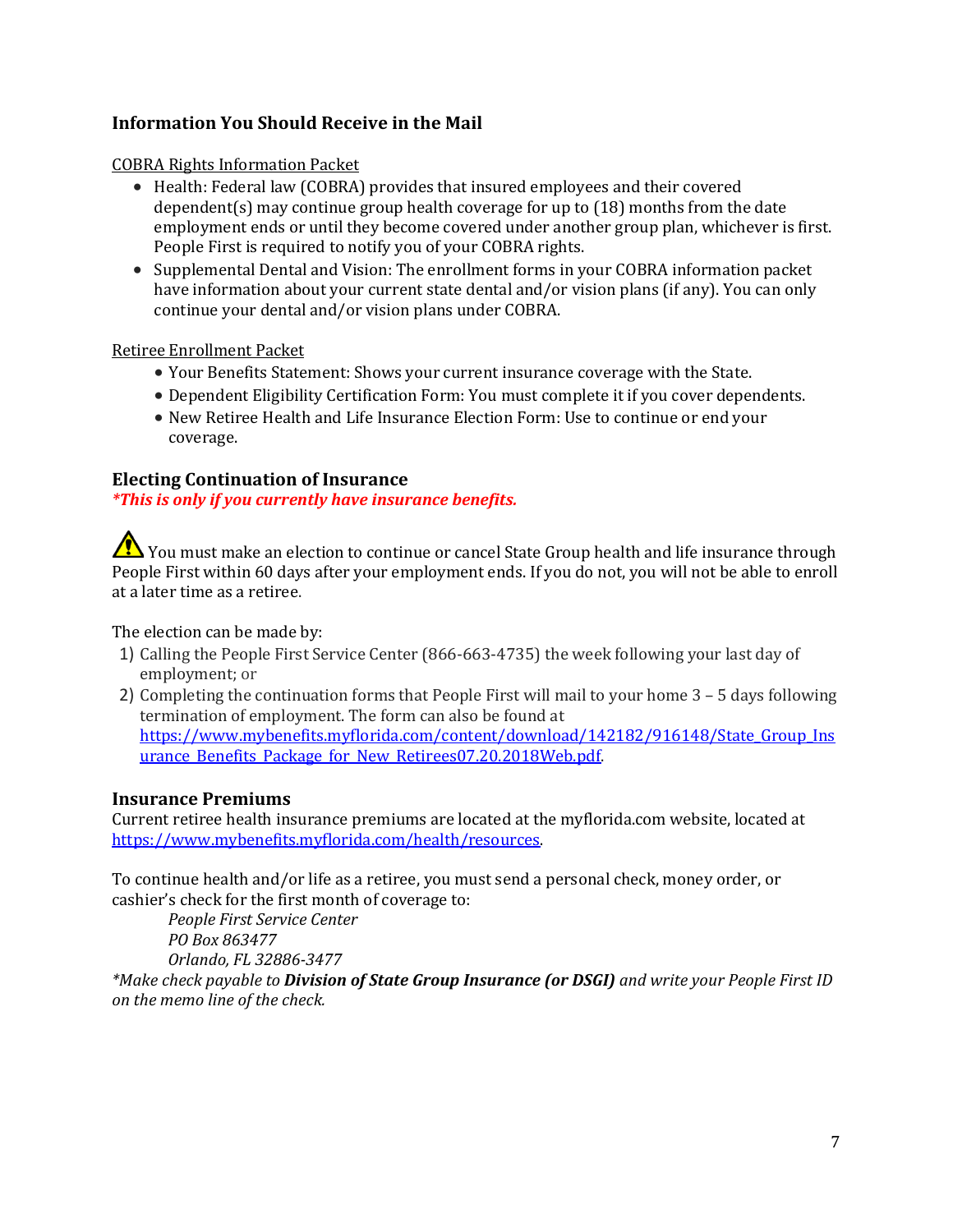As a reminder, benefits are paid one month in advance. You can pay up to six months in advance, but you must pay by the  $10<sup>th</sup>$  of the month for the next month's coverage. For example, payments for July coverage are due to People First by June  $10<sup>th</sup>$ . If your payment is not received by the  $10<sup>th</sup>$ , your coverage will be suspended for the next month and you will not be eligible for services until the full payment is received. If your payment is not received by the last day of the month in suspension, your coverage will be cancelled, and you will not be able to re-enroll. If you mail a form/check before your termination date is sent to People First, they are required to hold the form/check for one month. After that, the form/check will be returned to you.

Deductions for health and/or life insurance will not be deducted from your first retirement payment, as it usually takes one month for People First and the Division of Retirement to coordinate their records. Once that takes place, your monthly premiums should be deducted directly from your monthly retirement payment. Employees whose monthly benefit is not sufficient to cover their monthly insurance premium(s) will be placed on direct pay. You will receive information from the People First Service Center regarding the submission of premiums.

#### For USPS, A&P, and 12-month Faculty

Benefits remain in effect through the end of the month following the month of termination. For example, if you terminate on February 20<sup>th</sup>, you will have benefits through midnight, March  $31^{st}$ .

#### For 9-month Faculty

All 9-Month Faculty members enrolled in insurance (health and supplemental plans) have double deductions taken from their paychecks beginning with the first paycheck in February and ending with the first paycheck in May. The double deductions are necessary to pre-pay premiums for the months of June, July, August, and September. Consequently, if your termination date is between May 6th and August 31st, benefits will remain in effect through midnight, September 30th.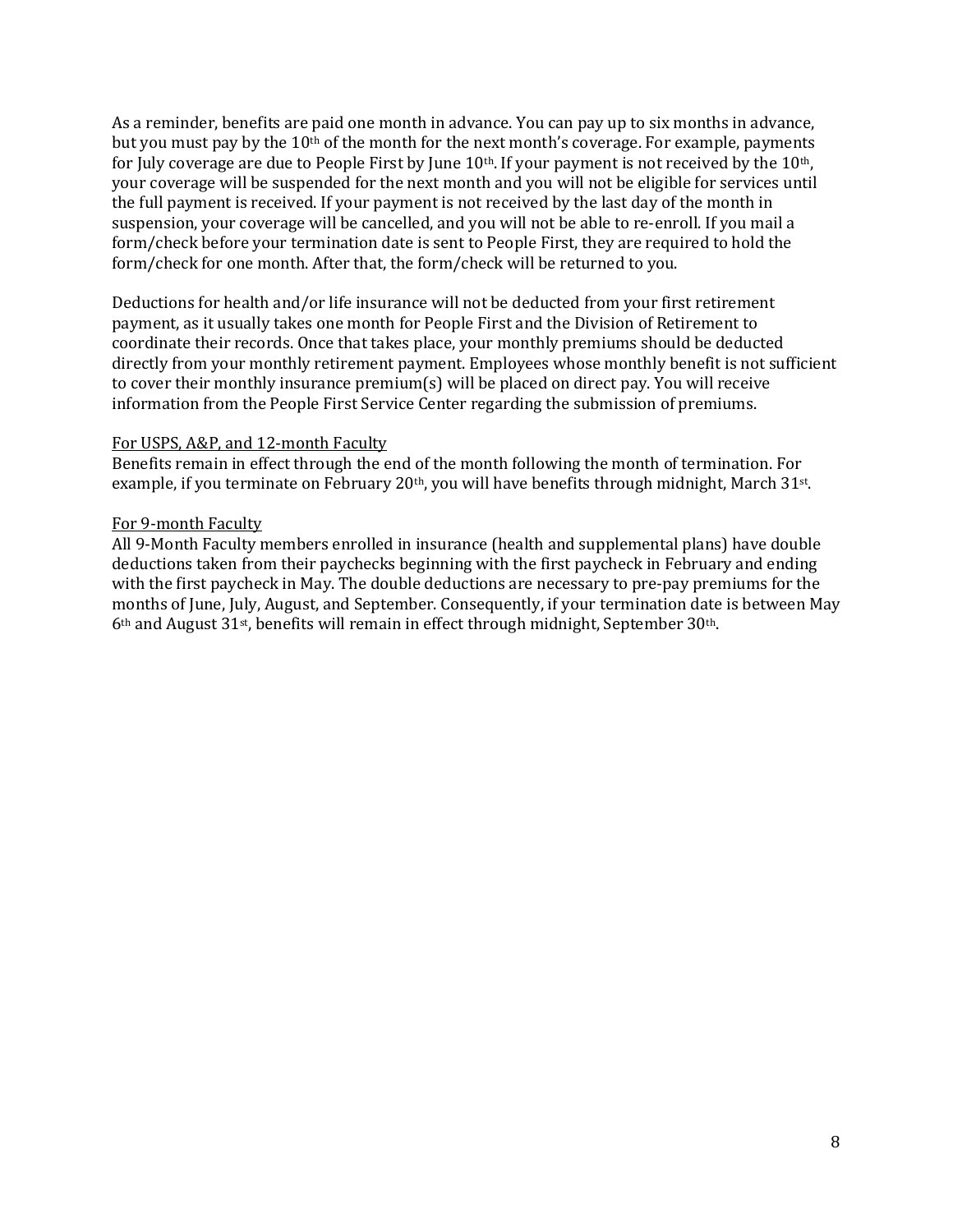# Health Insurance Subsidy

The Health Insurance Subsidy (HIS) is a monthly supplemental payment you may be eligible to receive if you have health insurance coverage in retirement. This monthly payment (which you must apply for) is calculated by multiplying your total years of service at retirement (or when you enter DROP) up to a maximum of 30 years by \$5. The HIS subsidy, which is paid monthly, is \$5 for each year of creditable service, with a minimum HIS of \$30 per month and a maximum HIS of \$150 per month.

HIS is only available after you have six years of service (if enrolled in the FRS prior to July 1, 2011) or eight years (if enrolled in the FRS on or after July 1, 2011).

The Division of Retirement mails a Health Insurance Subsidy Certification Form (Form HIS-1) in your Retiree Packet*.* Your packet will arrive around the time you receive your first monthly benefit payment. You must return a completed Form HIS-1 and certification of insurance coverage for the division to evaluate. If approved, retroactive payments are paid up to a maximum of six months or back to your effective retirement date, whichever is less.

The Health Insurance Subsidy Program is subject to legislative appropriation and funded through a separate contribution rate paid by Florida Retirement System participating employers. Therefore, it is not a guaranteed benefit. If there are not enough funds to pay full subsidy benefits to all participants, the Legislature may reduce or cancel future health insurance subsidy payments.

You will not have to pay income tax on your health insurance subsidy, provided your health insurance premiums are deducted each month from your retirement benefit payments through the FRS payroll system.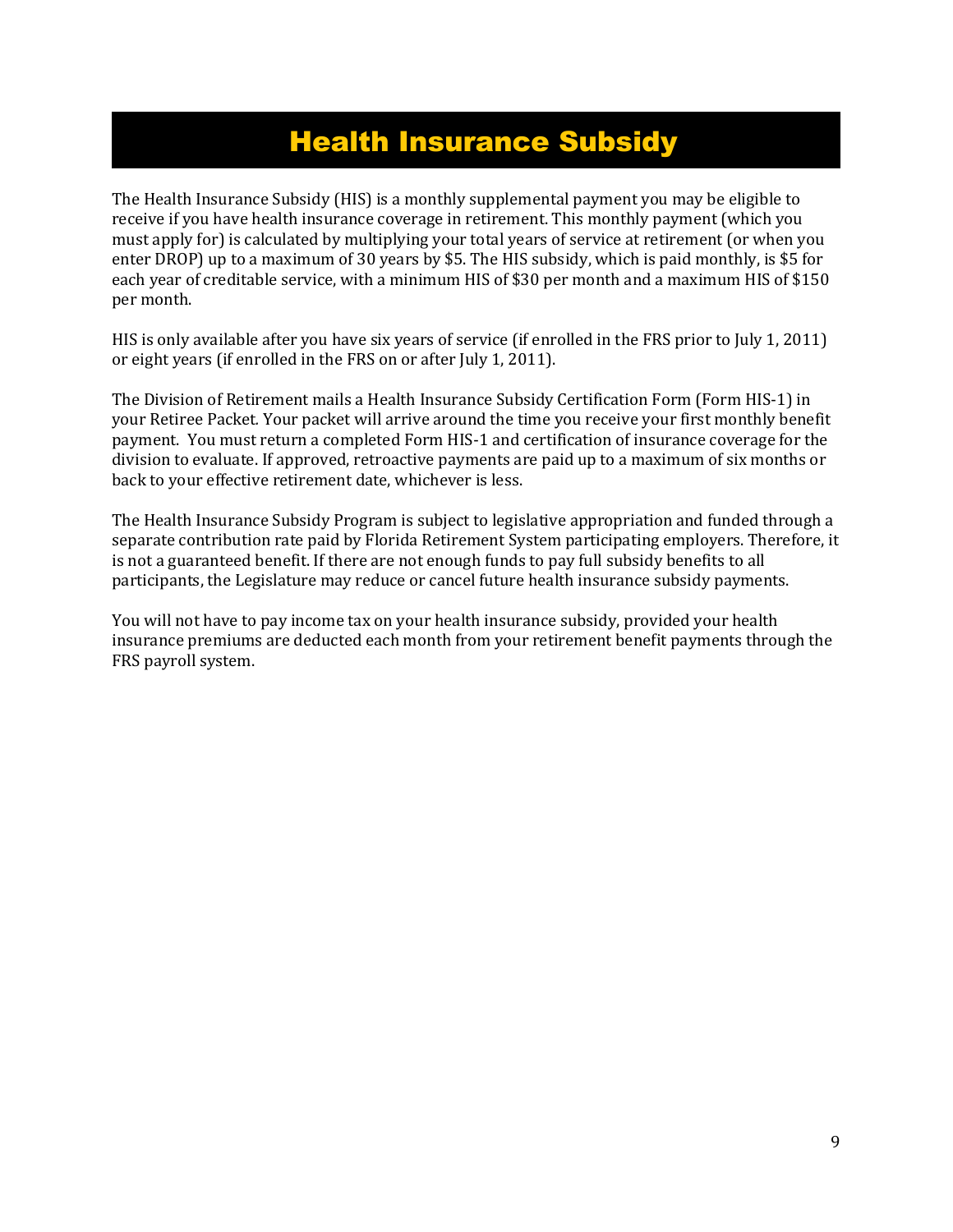# Social Security

#### **How do I find out if I am eligible for Social Security benefits?**

You can use the online Benefit Eligibility Screening Tool (BEST) to help identify all of the different Social Security programs for which you may be eligible. To access the tool, go to https://ssabest.benefits.gov/ or call the Social Security Administration at 1-800-772-1213.

#### **How can I apply for Social Security benefits?**

There are multiple ways to apply:

- 1) Online: Use the Social Security Retirement/Medicare Benefit Application to apply: [http://socialsecurity.gov/retireonline/.](http://socialsecurity.gov/retireonline/)
- 2) Telephone: Call the Social Security Administration at 1-800-772-1213. *\*Note: If you are deaf or hearing impaired, call 1-800-325-0778.*
- 3) In-Person: Make an appointment to visit your local Social Security office. Locations are listed here: [http://www.socialsecurity.gov/locator.](http://www.socialsecurity.gov/locator)

#### **When can I apply for Social Security benefits?**

You must be at least 61 years and 9 months old to apply for Social Security benefits. If you are already age 62, you may be able to start your benefits in the month you apply. You should apply for benefits no more than four months before the date you want your benefits to start.

#### **When will my Social Security benefits begin?**

Benefits are paid the month after they are due. For example, if your benefits start in April, you will receive your first benefit payment in May.

#### **What information will I need to supply when I apply for benefits?**

The Social Security Administration may ask you to provide certain documents to show that you are eligible and to help them decide how much your benefits should be. The documents include but are not limited to: your social security card, your original birth certificate (or other proof of birth), proof of U.S. citizenship (or lawful alien status if you were not born in the U.S.), a copy of your U.S. military service papers, and a copy of your W-2 form(s) and/or self-employment tax return from the previous year.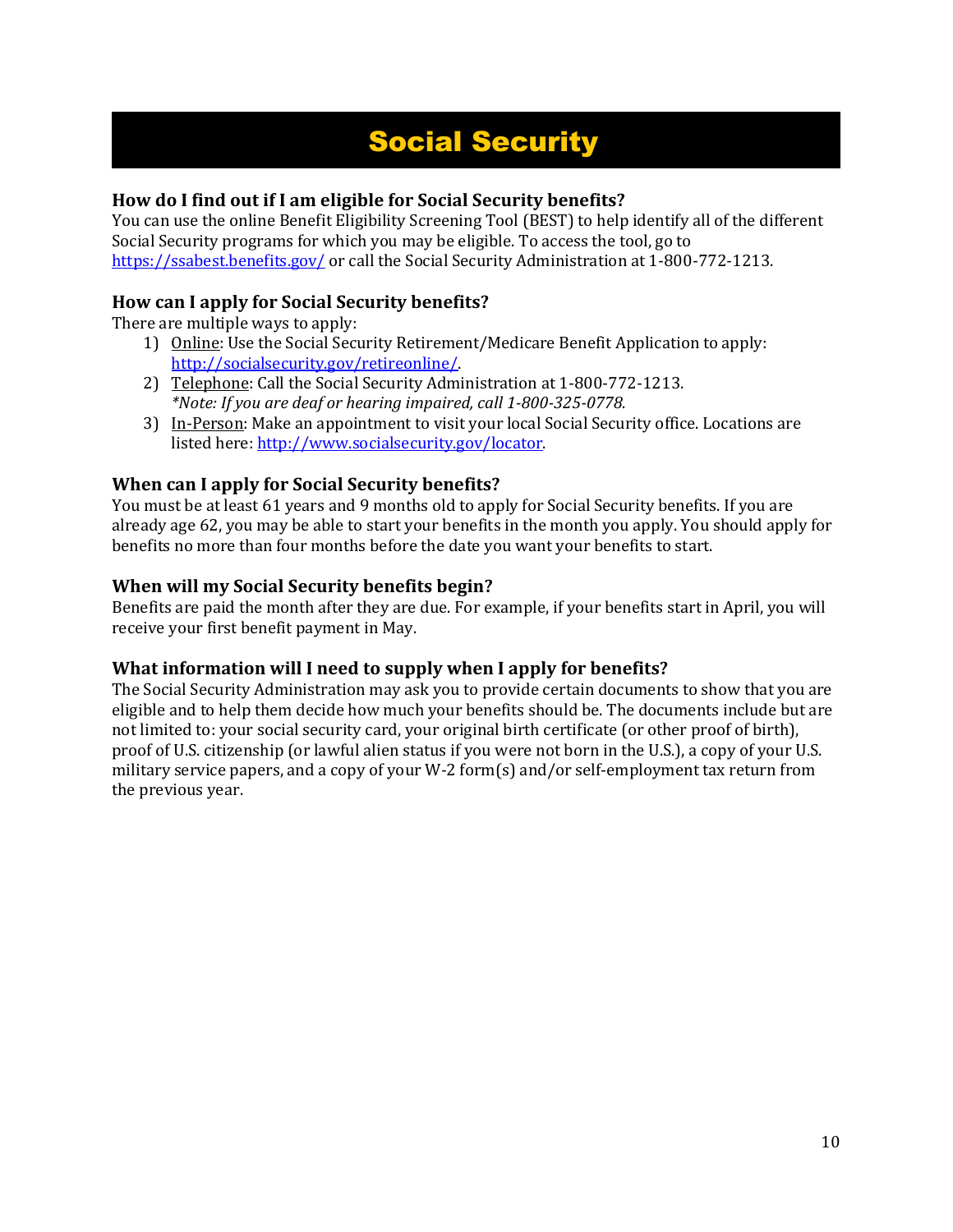# **Medicare**

#### **What is Medicare?**

Medicare is our country's health insurance program for people age 65 or older. The program helps with the cost of health care, but it does not cover all medical expenses or the cost of most long-term care.

#### **What types of Medicare are there?**

- 1) **Part A** is hospitalization coverage free to eligible Medicare beneficiaries.
- 2) **Part B** is medical coverage that requires a monthly premium (taken from your Social Security check or paid by personal check).
- 3) **Part C** (Medicare Advantage Plan) is a type of Medicare health plan offered by a private company that contracts with Medicare to provide you with all of your Part A and Part B benefits and often includes prescription drug coverage. You must be enrolled in Medicare Part B and you may also be required to send a monthly premium to the insurance company.
- 4) **Part D** is prescription drug coverage that may require a monthly premium (taken from your Social Security check or paid by personal check).

#### **How can I enroll in Medicare?**

Once you retire and become eligible for Medicare Part A and B (due to age (65) or disability), you should contact the Social Security Administration about your Medicare benefits. Enrollment in Medicare is time sensitive and you may be subject to substantial financial penalties if you fail to meet federal deadlines. You can use the Social Security Administration's online application to sign up for Medicare[: http://www.socialsecurity.gov/medicareonly/.](http://www.socialsecurity.gov/medicareonly/)

#### **What is the timeframe I have to apply for Medicare?**

Your initial enrollment period in Part A and/or Part B is the three months before you turn 65 (64 years and 9 months) through the three months after you turn 65 (65 years and 3 months). If you do not sign up during your initial enrollment period, you can sign up between January 1 – March 31 each year. There may be a late enrollment penalty.

If you're covered under a group health plan based on current employment, you have a Special Enrollment Period to sign up for Part A and/or Part B at any time as long as you or your spouse (or family member if you're disabled) is working, and you're covered by a group health plan through the employer based on that work. If you enroll during a Special Enrollment Period, your Medicare coverage typically begins the month after Social Security gets your completed request.

For more information regarding the Special Enrollment Period, visit [https://www.ssa.gov/hlp/isba/10/hlp-med003-partb2.htm.](https://www.ssa.gov/hlp/isba/10/hlp-med003-partb2.htm) 

#### **What are the basic costs of Medicare?**

All price information for the different Medicare plans are located at: <http://www.medicare.gov/your-medicare-costs/index.html>

#### **Where can I get more information on Medicare and everything it has to offer?**

Additional information on Medicare can be found online a[t http://www.medicare.gov](http://www.medicare.gov/) or you can call Medicare at 1-800-633-4227.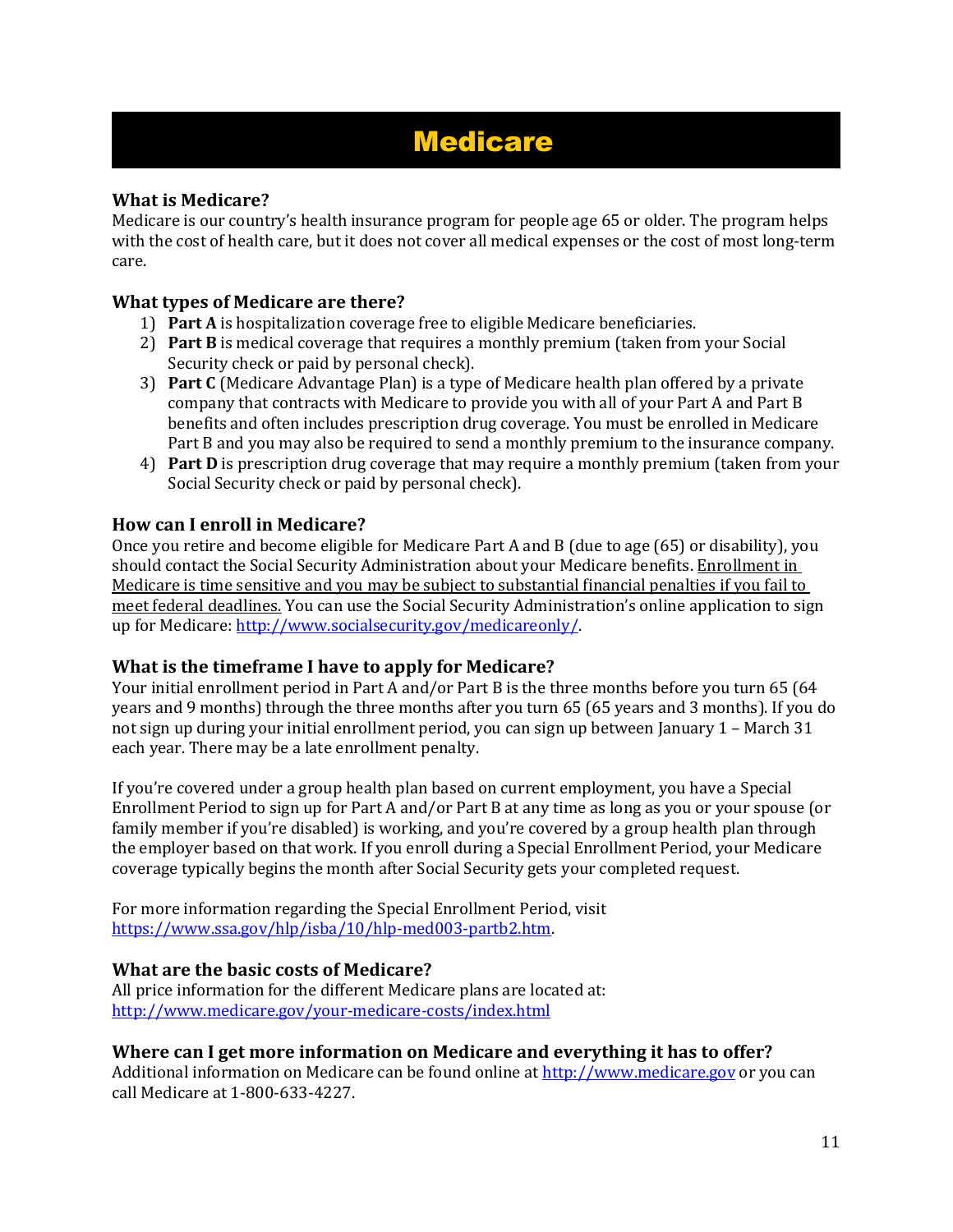# **If the SSA determines that you are Medicare eligible:**

The State Group Insurance Program pays health insurance claims secondary to (after) Medicare, even if you do not sign up for or purchase Medicare Part B (Medical). This also applies to dependents on your plan who are eligible for Medicare. Failure to purchase Medicare Part B means you will have significant out-of-pocket expenses for Part B eligible services, because you will be required to pay the portion (approximately 80%) that Medicare would have paid. **If you choose to continue your State Group Insurance coverage once you are eligible for Medicare, you should elect your Part B coverage. Although Medicare does not require you to purchase Part B, it is in your financial interest to do so.**

For proper enrollment and claims processing, send copies of Medicare ID cards to People First as soon as you receive them from the SSA.

#### **If the SSA determines you are not eligible for Medicare at age 65:**

Send a copy of your Medicare ineligibility letter to People First to ensure your health insurance coverage continues without interruption.

| Mailing Address: | People First Service Center |
|------------------|-----------------------------|
|                  | P.O. Box 6830               |
|                  | Tallahassee, Florida 32314  |
| Fax Number:      | $(800)$ 422-3128            |

You will also be required to complete the Request for Employment Information form, which includes a section (Section B) to be completed by your employer before it is submitted to the SSA. This form can be found on the Centers for Medicare & Medicaid Services website here: [http://www.cms.gov/Medicare/CMS-Forms/CMS-Forms/Downloads/CMS-L564E.pdf.](http://www.cms.gov/Medicare/CMS-Forms/CMS-Forms/Downloads/CMS-L564E.pdf) When you apply for Medicare, your state health insurance will become secondary to your Medicare coverage but your prescription coverage will remain primary.

*\*Disclaimer: Because this information can sometimes change, we recommend you visit [www.socialsecurity.gov](https://nam02.safelinks.protection.outlook.com/?url=http%3A%2F%2Fwww.socialsecurity.gov&data=02%7C01%7CAshley.Longoria%40ucf.edu%7Cc0bc269ebbe24c10b84a08d75bd6cb37%7Cbb932f15ef3842ba91fcf3c59d5dd1f1%7C0%7C1%7C637078850402008518&sdata=owQWxMk4B6ryfnyKC0REuFBRuADPVLMc%2F3DbOQ0u9q8%3D&reserved=0) for the latest information.*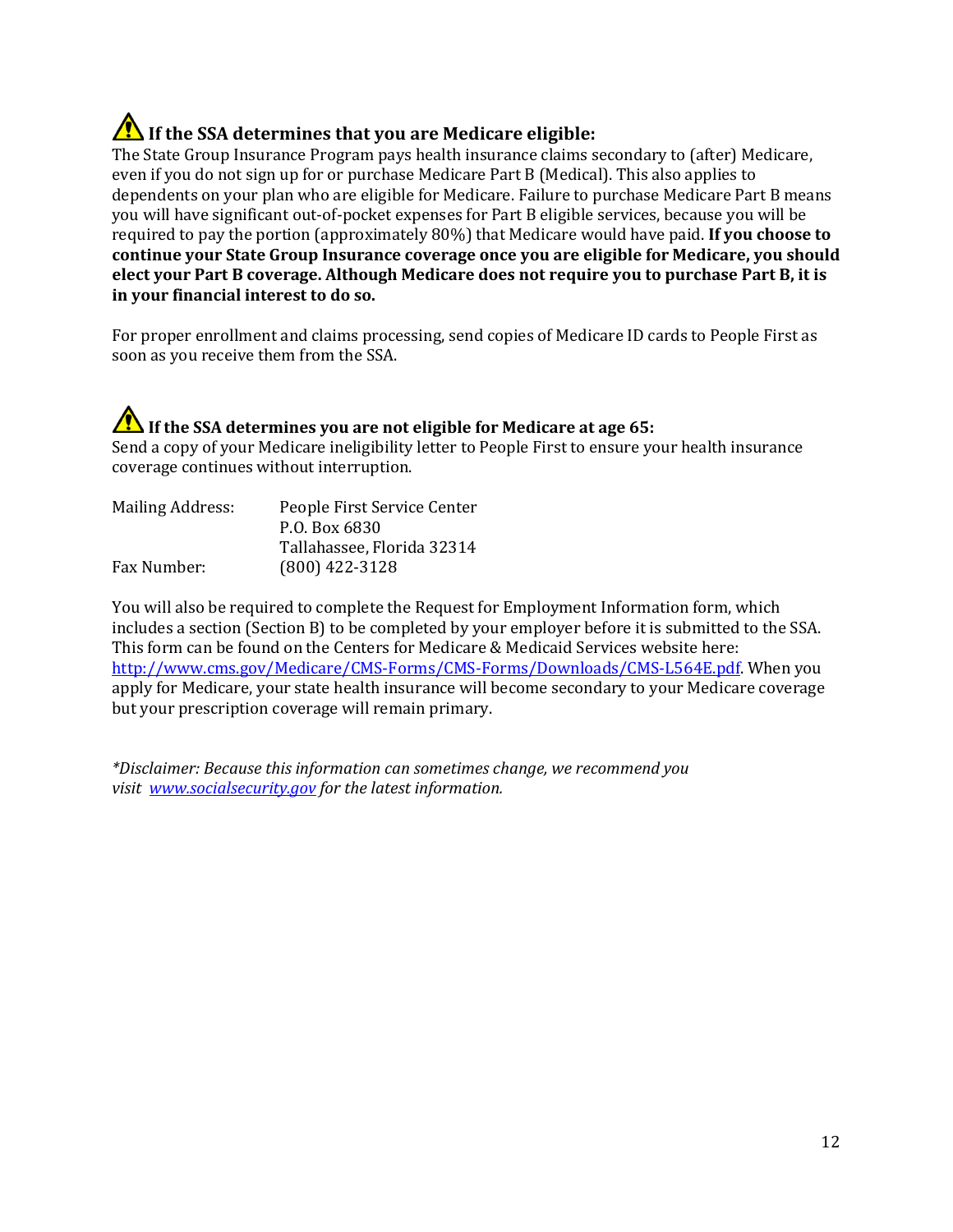# Accrued Leave Payment

At the time of retirement or entering DROP, employees will be paid for annual leave accruals up to the maximum of their employment classification [\(http://hr.ucf.edu/current-](http://hr.ucf.edu/current-employees/leave-and-general-attendance-information/#accruals) [employees/leave](http://hr.ucf.edu/current-employees/leave-and-general-attendance-information/#accruals)[and-general-attendance-information/#accruals\)](http://hr.ucf.edu/current-employees/leave-and-general-attendance-information/#accruals). If the employee does not receive the maximum annual leave hours payout upon entering DROP, they will be paid their annual leave balance upon termination up to the difference between the number of hours that they were paid upon entering DROP and the maximum hours payout allowed for their employee class.

Leave payouts are processed on the second pay date following the last paycheck the employee received for regular wages. This allows the department sufficient time to verify that no overpayment has occurred, that all leave balances are accurate, and that all UCF property has been returned prior to a leave payout.

At the time of retirement (including termination of DROP), employees with ten continuous years of service with **UCF** will be paid a number of hours equal to one quarter of their post 1973 sick leave balance (not to exceed 480 hours).

Leave payouts of \$10,000 or more for employees that are age 55+ at retirement (or age 59 and 4 months upon entering DROP), will be subject to the Special Pay Plan [\(https://hr.ucf.edu/files/SPP401a.pdf\)](https://hr.ucf.edu/files/SPP401a.pdf).

Payouts not subject to the Special Pay Plan may be deferred to a 403(b) and/or 457 account(s). Contact UCF HR Benefits to complete a Leave Payout Form if you wish to defer your payout to a 403(b) and/or 457 account. Voluntary retirement plan vendor contact information can be found on the UCF HR website here: [http://hr.ucf.edu/current-employees/retirement/.](http://hr.ucf.edu/current-employees/retirement/)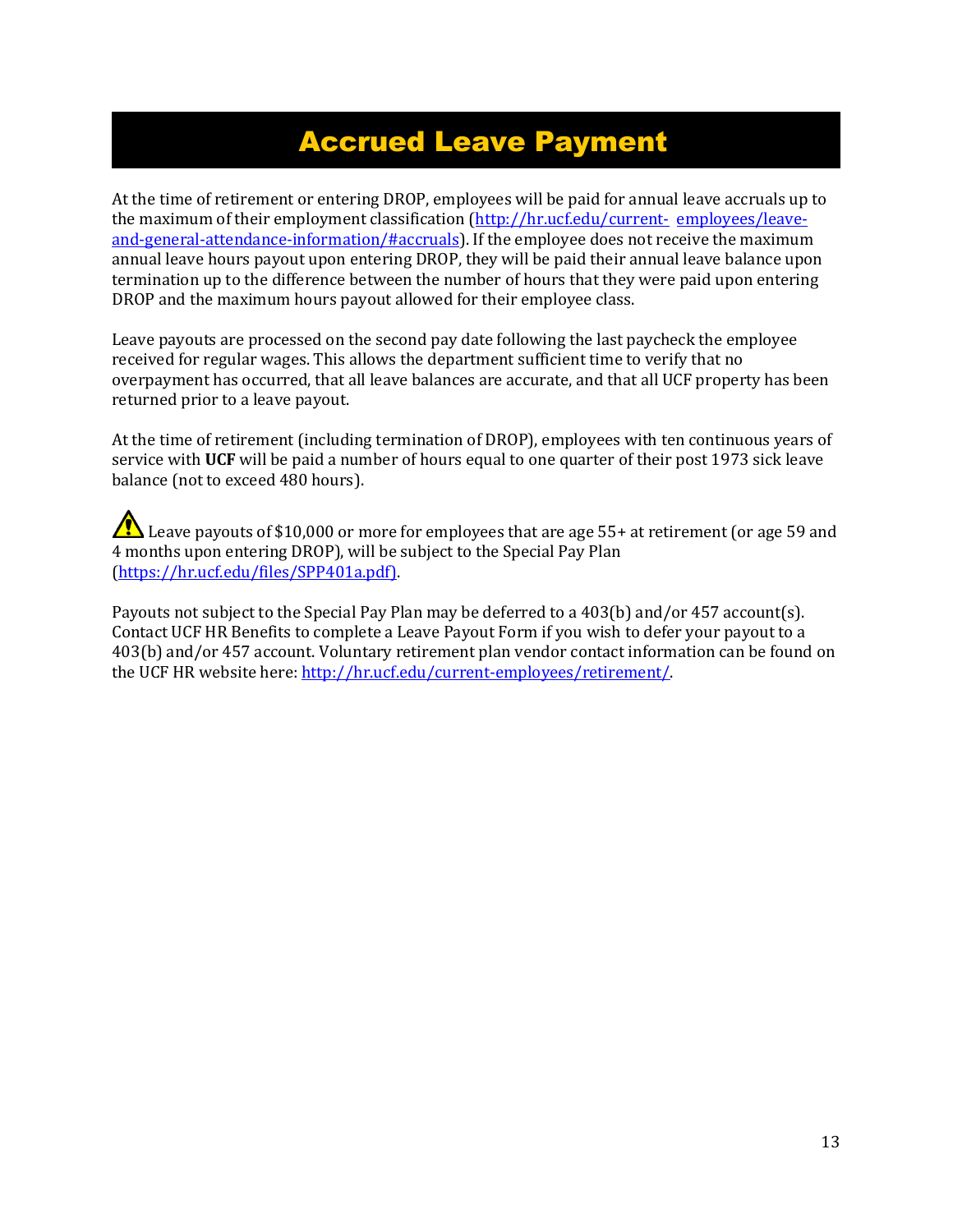# Other Retiree Benefits

All UCF retirees are eligible for:

- **Retiree ID (UCF Card Services)** Available at no cost at the UCF Card Services office on campus. Please be advised that the card office needs 48 hours for their system to update retirement status in PeopleSoft.
- **Free Parking Privileges (in Faculty, Staff & Student parking areas)** Choice of decal or hang tag through UCF Parking Services, unless you return to work in a fulltime position. Contact UCF Parking Services for additional information: [https://parking.ucf.edu/.](https://parking.ucf.edu/)
- **Use of the Employee Assistance Program (EAP)**  All EAP services are available during the first year of retirement. Health Advocate is the University's EAP provider and may be reached at (877) 240-6863.
- **UCF Library Privileges**
- **E-mail Accounts**

Future retirees may create a Knights email any time prior to leaving UCF. For help on creating your Knights email account, go to https://extranet.cst.ucf.edu/KMailSelfSvc/. If you have any problems or questions regarding Knights email, contact the UCF Service Desk at (407) 823 5117 or visit their website at [https://it.ucf.edu/.](https://it.ucf.edu/)

- **Use of Wellness Research Center** For additional information, visi[t https://healthprofessions.ucf.edu/wrc/.](https://healthprofessions.ucf.edu/wrc/)
- **Discounted UCF Recreation & Wellness Center Membership** For additional information, visi[t https://rwc.sdes.ucf.edu/memberships/.](https://rwc.sdes.ucf.edu/memberships/)
- **Tuition Waiver**

Retirees who are 60+ years of age and a Florida resident may enroll in courses at UCF without payment of tuition, on a space available basis, subject to the provisions of Section 1009.26(3) or (4), Florida Statutes, and university policy. For more information, visit [https://registrar.ucf.edu/senior-citizen-audit-request/.](https://registrar.ucf.edu/senior-citizen-audit-request/)

For Faculty Only:

- Listing in the UCF faculty and staff directory
- Receipt of professional mail in the department or unit from which you retired
- If requested, the University will forward all emails from the employee email account to the retiree email account for up to six months
- The title emeritus may be provided to retired faculty, or in anticipation of the retirement of a faculty member, effective upon full retirement from the university who have achieved a distinguished record of research, teaching and/or service during their academic careers. For additional information, reference the Faculty Emeritus Status policy: [https://policies.ucf.edu/documents/4-502.pdf.](https://policies.ucf.edu/documents/4-502.pdf)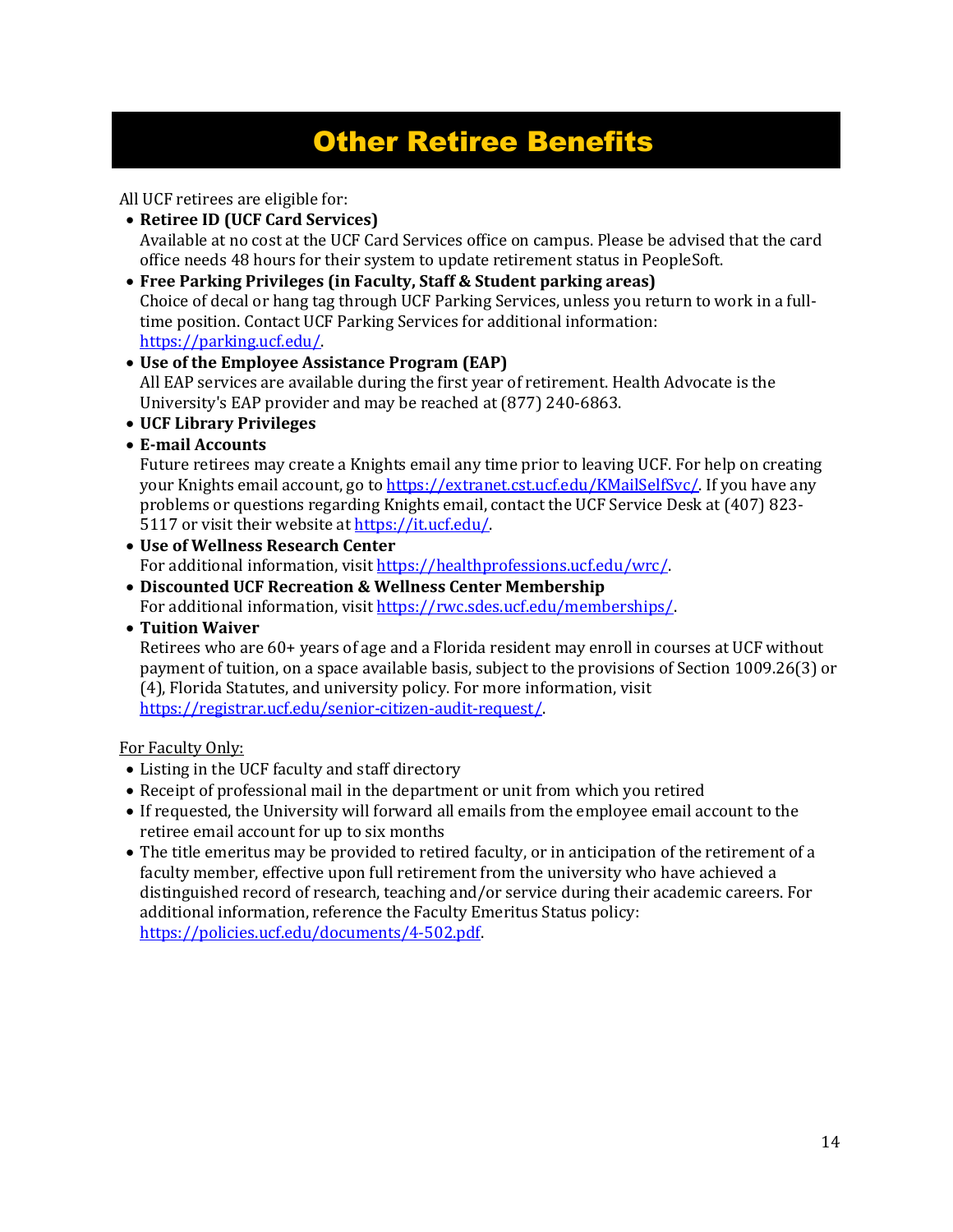#### **UCF Retirement Association**

The UCF Retirement Association promotes fellowship, offers speakers on relevant issues at luncheon meetings, provides a quarterly newsletter, among other benefits. The Retirement Association also provides members with discounts at the UCF Bookstore and Computer Store. Annual dues are only \$15.00. Additional information about the UCF Retirement Association can be found at [http://hr.ucf.edu/retired-employees/.](http://hr.ucf.edu/retired-employees/)

#### **LIFE at UCF**

LIFE at UCF provides non-credit lifelong learning experiences for older adults aged 50 and over, within the context of a major university. It is unique among the more than 400 lifelong learning institutes nationwide, in that it is a privately incorporated 501(c)3 organization that is hosted by UCF. For more information about LIFE at UCF, its programs and how to join, visit [https://hr.ucf.edu/document/life-at-ucf-membership/.](https://hr.ucf.edu/document/life-at-ucf-membership/)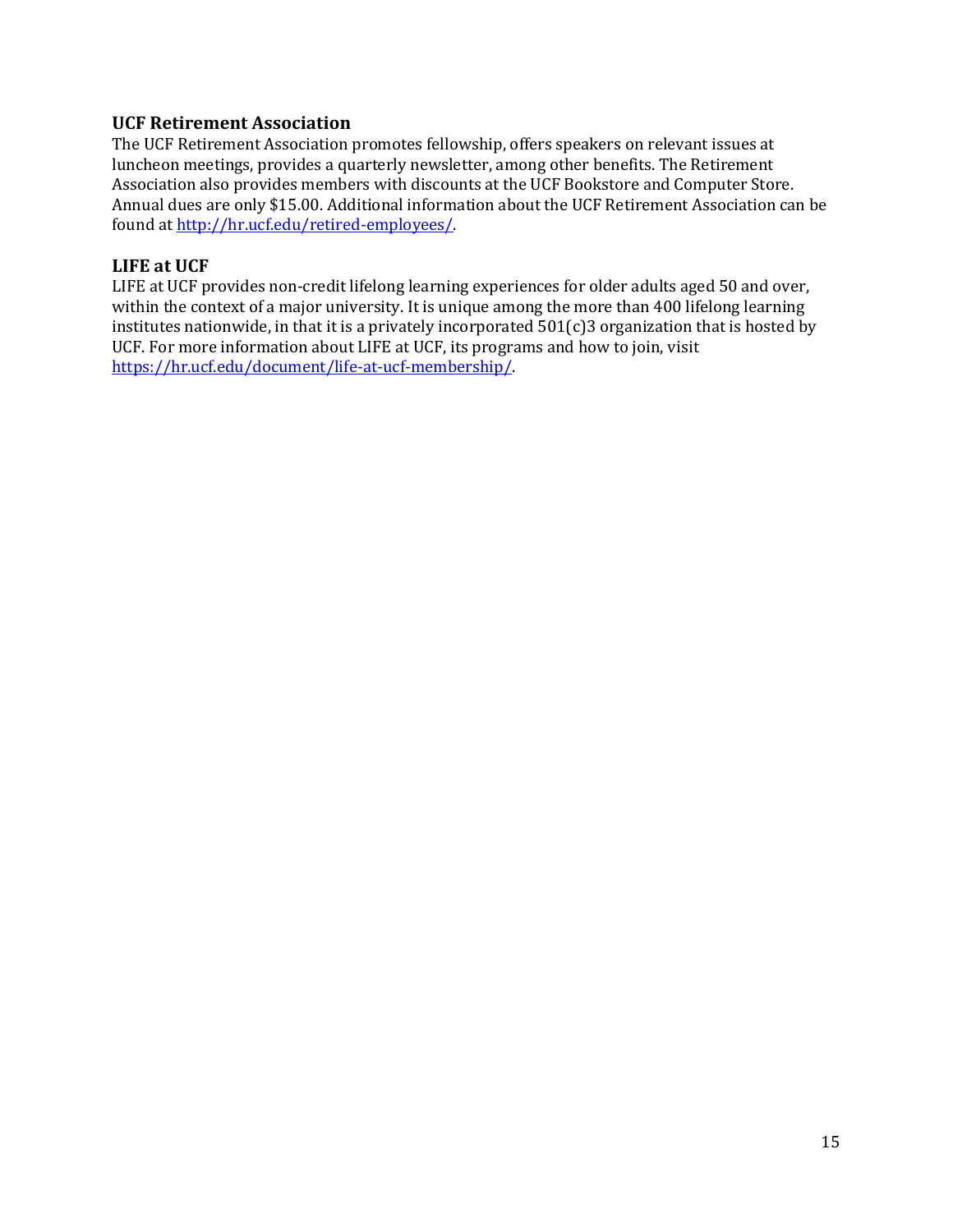# Reemployment after Retirement

After you retire, you may work for a private employer, any public employer not covered by the FRS, or in another state, without affecting your retirement benefit. Depending on your age, your Social Security benefit *may* be affected. Contact the Social Security Administration for specific information.

There are, however, certain reemployment limitations that affect employment with employers who participate in the FRS. The limitations on reemployment with FRS employers are as follows:

- If you return to work with an FRS employer in any capacity (paid or unpaid) during the first six calendar months of your retirement or after your DROP termination date, you are not retired. Your retirement application is voided and you must repay all retirement benefits, including any funds accumulated during your DROP participation, to the FRS Trust Fund. You cannot become a "newly hired" employee until after you meet the definition of termination by remaining unemployed for six calendar months.
- You may not receive both a salary and a retirement benefit in the same month during the  $7<sup>th</sup>$ through 12th calendar months of your retirement (or after your DROP termination date). There are no exceptions to this reemployment limitation during this period.
- Your retirement benefits are forfeited for the months you are employed by an FRS employer during the reemployment limitation period. You are liable for repaying any retirement benefits you receive while working during this period.
- There are no limits on working for an FRS employer after you have been retired for 12 calendar months.
- If you retire under the FRS disability provisions, you cannot be gainfully employed with any employer, public or private, and continue to receive disability benefits.

If you are reemployed with a participating employer, you will be required to sign a statement that your reemployment does not violate these provisions.

For additional information, visi[t https://employer.frs.fl.gov/forms/frs-tar.pdf.](https://employer.frs.fl.gov/forms/frs-tar.pdf)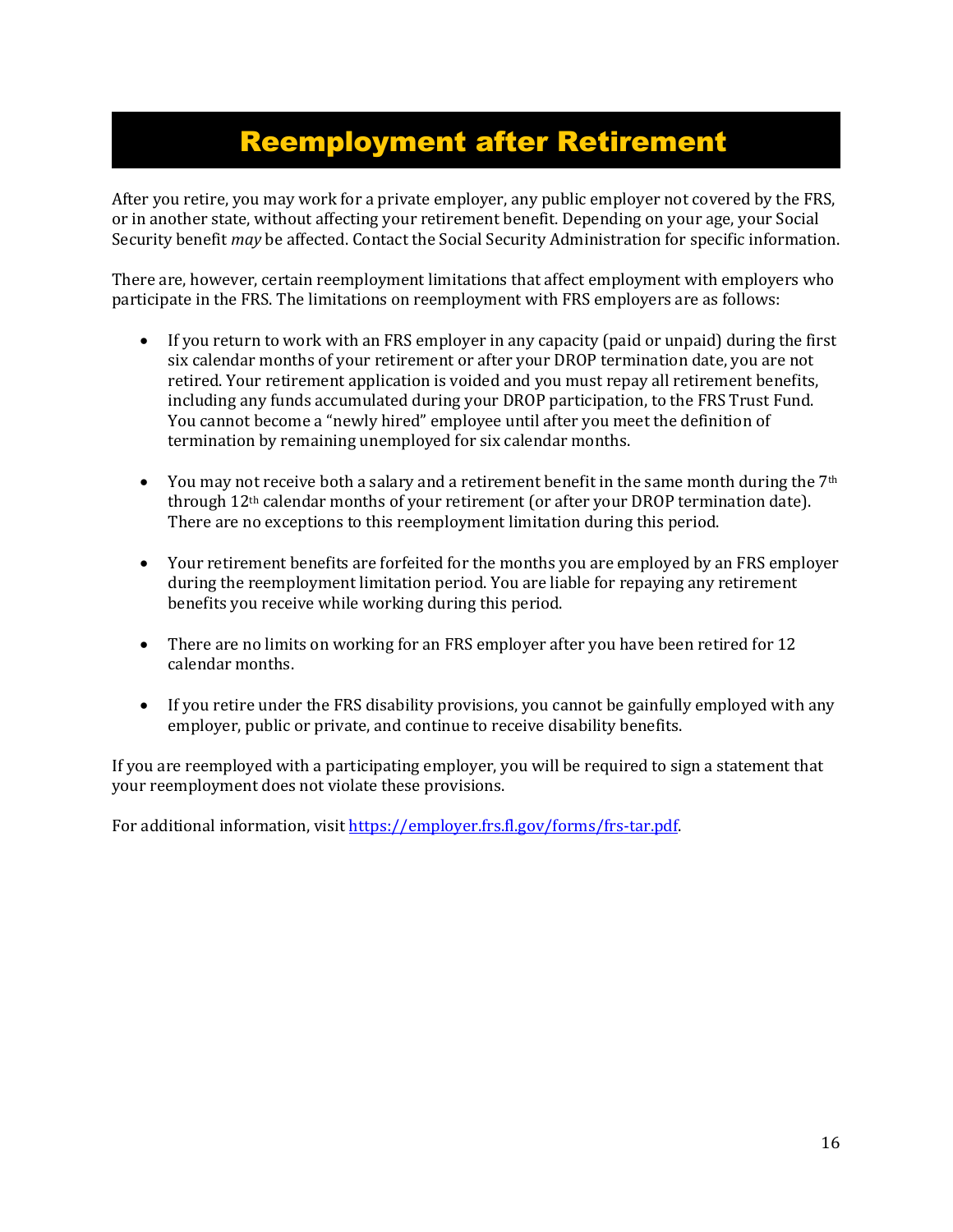# Important Reminders

#### **Special Life Insurance provisions for Total Disability: Waiver of Premium**

Securian Financial may waive premiums if you are disabled before age 60. If you become disabled, call Securian Financial @ 888.826.2756 for more information on the Waiver of Premium Provisions.

#### **Mailing Address**

Keep your mailing address up to date in People First to receive Open Enrollment materials and other information timely.

#### **Use the People First Website [\(https://peoplefirst.myflorida.com\)](https://peoplefirst.myflorida.com/)**

To see your benefits information in People First, log in and go to Health & Insurance > My Benefits. To see your premium payments, go to Health & Insurance > Benefit Premium History and select the applicable month.

#### **Authorization to Disclose Protected Health Information (PHI)**

If you want to give People First or your insurance company permission to disclose PHI to an individual, you must submit an authorization form to each party. For example, if you want your spouse to be able to call People First to discuss your monthly premiums, you must send People First an authorization form (which can be found here:

[https://www.mybenefits.myflorida.com/content/download/129824/806668/Authorization\\_for\\_](https://www.mybenefits.myflorida.com/content/download/129824/806668/Authorization_for_Release_of_Information.pdf) Release of Information.pdf). Otherwise, representatives will be unable to talk to your spouse per Health Insurance Portability and Accountability Act of 1996 (HIPAA) guidelines. Call People First or your insurance company for more information.

#### **Required Minimum Distribution (RMD)**

Once you reach age 72, you are required by the IRS to take annual Required Minimum Distributions (RMDs) from your retirement accounts each year. This requirement applies to the SUSORP (State University System Optional Retirement Program), 457, and UCF 403(b) retirement plans. RMD is calculated separately for each retirement account owned. For details regarding RMD, contact your financial planner or advisor.